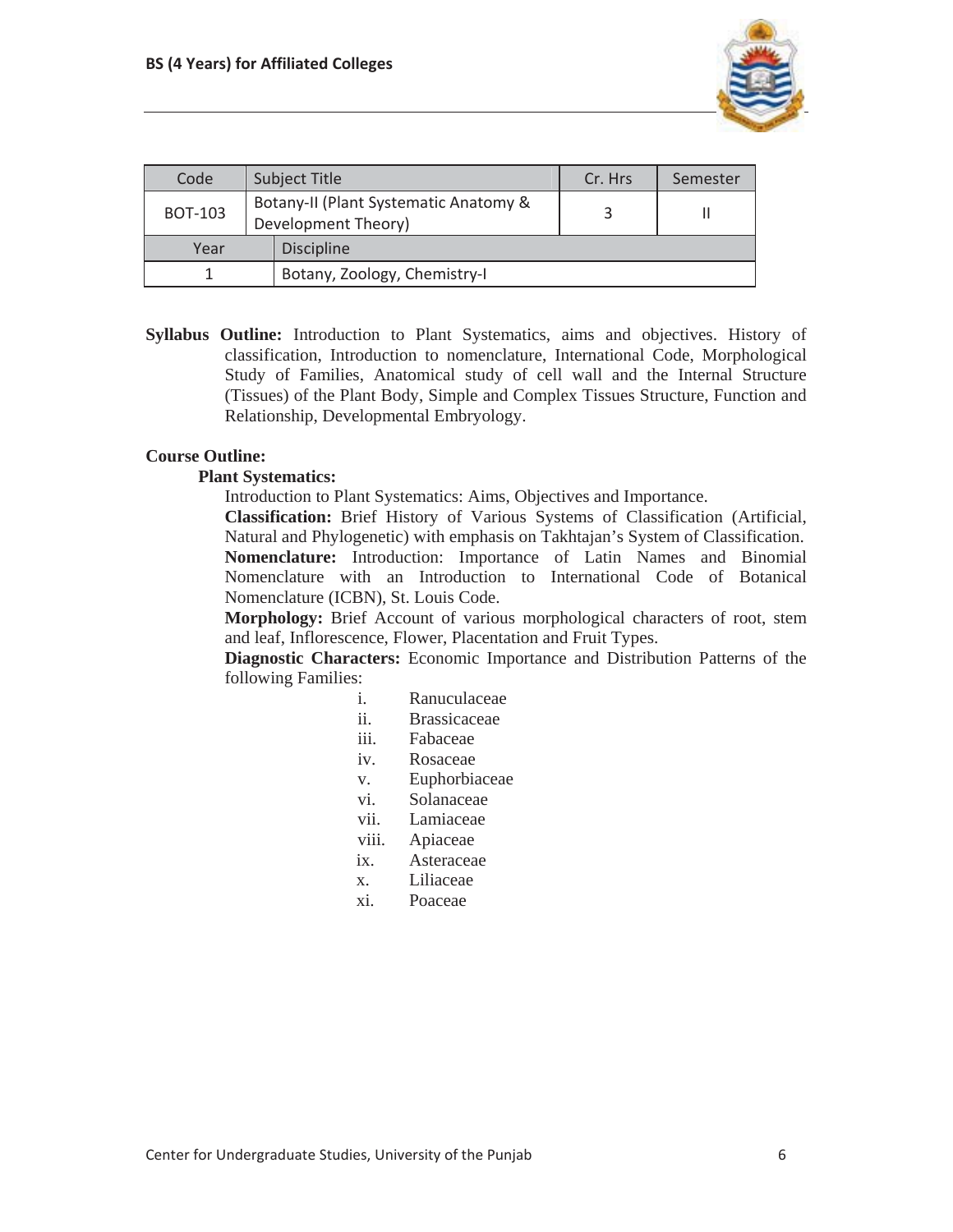

## **Anatomy:**

**Cell Wall:** Cell Wall Structure and Chemical Composition. **Simple Tissues:** Parenchyma, Collenchyma, Sclerenchyma **Epidermis**: Epidermis and Epidermal Appendages including Stomata. **Complex Tissues:** Xylem, Phloem **Meristem:** Types of Meristem, Stem and Root Apices, Secondary Meristem, Vascular Cambium and Periderm. Structure and Development of Primary Root and Stem, Structure of Leaf.

# **Developmental Embryology:**

*Capsella bursa-pastoris*, Structure of Anther, Microsporogenesis, Microgametophyte, Structure of Ovule, Megasporogenesis, Megagametophyte, Endosperm Formation.

**Module Aims:** The course is designed to provide an insight to the basic concepts of Plant Systematics and its Role in Classification. Anatomy in relation to Basic Structure of Plants and their Developmental Biology.

## **Learning Strategies:**

- 1. Lectures
- 2. Group Discussion
- 3. Laboratory work
- 4. Seminar/ Workshop

**Learning Outcome:** Students are expected to learn about the history of Plant Systematics and its role in classification. They are able to make use of this knowledge for the identification and grouping of different plants based on the anatomy.

### **Assessment Strategies:**

- 1. Lecture Based Examination (Objective and Subjective)
- 2. Assignments
- 3. Class discussion
- 4. Quiz
- 5. Tests

# **Books Recommended:**

- 1. **Raven, P.H., Even, R.E. and Eichhom, S.E. (2010).** *Biology of Plants.* W.H. Freeman and Company Worth Publisher.
- 2. **Stuessy, T.F. (2009).** *Plant Taxonomy.* Columbia University Press. USA.
- 3. **Lawrence, G.H.M. (2007).** *Taxonomy of Vascular Plants.* (2nd Ed.). MacMillan and Co. New York.
- 4. **Raymond, F. and Eicbhorn, S.E. (2005).** *Esau's Plant Anatomy. Meristerms cells and tissue of the plant body*,  $(3<sup>rd</sup> Ed.)$  John Wiley and Sons & Sons Inc.